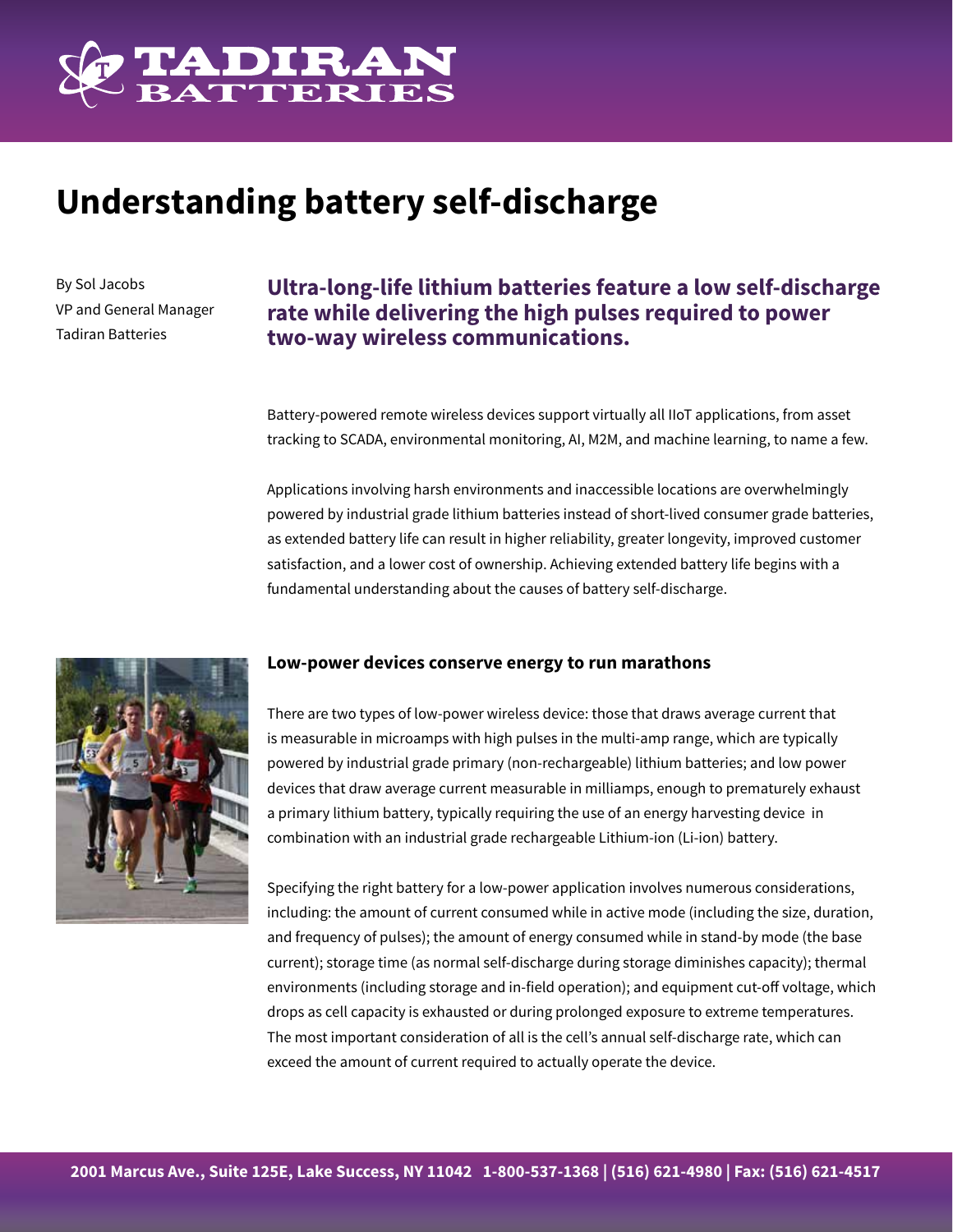



*Bobbin-type LiSOCl2 batteries deliver proven 40-years operating life for certain low power applications.*

Low-power wireless devices are predominantly powered by primary (non-rechargeable) chemistries, including iron disulfate (LiFeS<sub>2</sub>), lithium manganese dioxide (LiMNO<sub>2</sub>), lithium thionyl chloride (LiSOCl $_{_2}$ ), alkaline, and lithium metal oxide chemistry.

Lithium stands apart as the lightest non-gaseous metal, with a high intrinsic negative potential that exceeds all others, resulting in the highest specific energy (energy per unit weight) and energy density (energy per unit volume) of all commercially available chemistries. Lithium cells operate within a normal operating current voltage range of 2.7 to 3.6V. These chemistries are also non-aqueous, preferable to water-based chemistries that can freeze.

Among these options, lithium thionyl chloride (LiSOCl2) chemistry stands apart by offering the longest operating life. These batteries are constructed in two ways: bobbin-type or spiral wound.



Spiral wound cells are specified for applications that require higher energy flow. Bobbin-type cells are better suited for low-power applications due to their higher capacity, higher energy density, as well as a wider temperature range (-80°C to 125°C). A key feature of bobbin-type LiSOCl<sub>2</sub> chemistry is its exceptionally low annual self-discharge rate (less than 1% per year for certain cells), permitting up to 40-year battery life.

#### **Self-discharge shortens battery life**

Battery self-discharge is common to all chemistries as chemical reactions sap energy even while the cell is inactive. Fortunately, you can modify the self-discharge rate of a bobbin-type LiSOCl $_2$  battery by controlling the passivation effect.

Passivation occurs only with LiSOCl $_2$  batteries, where a thin film of lithium chloride (LiCl) forms on the surface of the lithium anode, separating the anode from the electrode to limit the chemical reactions that cause self-discharge. When a load is placed on the cell, the passivation layer causes initial high resistance along with a temporary drop in voltage until the discharge reaction slowly dissipates the LiCl layer: a process that keeps repeating each time the load is removed.

Several other factors can influence cell passivation, including: current discharge capacity; the length of storage and storage temperature; discharge temperature; along with prior discharge, as partially discharging a cell and then removing the load can increase the amount of passivation relative to when the cell was new.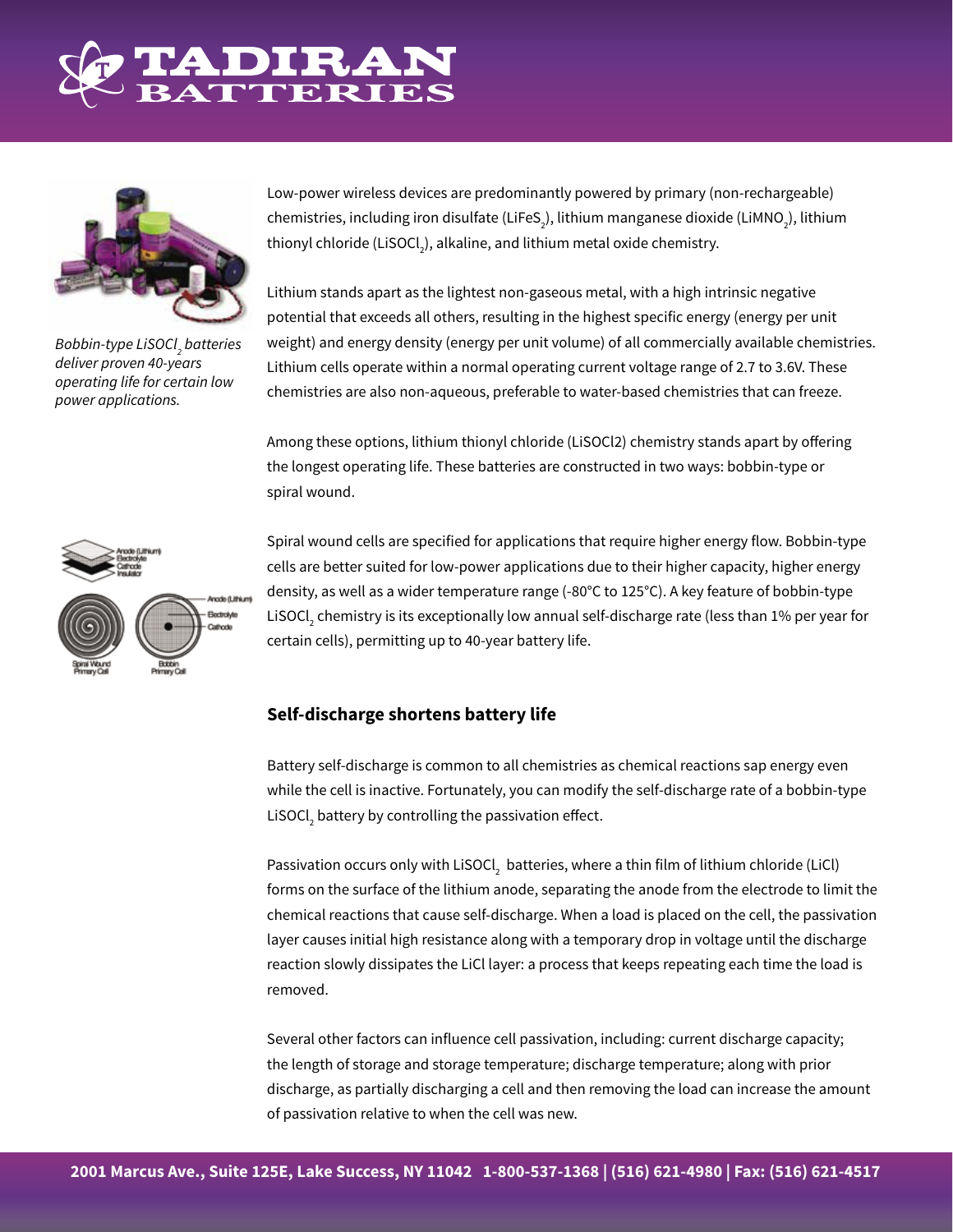

The positive attribute of higher passivation is its ability to minimize battery self-discharge. The downside of higher passivation is the potential to overly restrict energy flow.

Self-discharge is also influenced by the cell's current discharge potential, the method of manufacturing, and the quality of the raw materials. In fact, the highest quality bobbin-type LiSOCl<sub>2</sub> cell can feature a self-discharge rate as low as 0.7% per year, retaining 70% of its original capacity after 40 years. Conversely, a lower quality bobbin-type LiSOCl $_{_2}$ cell can experience a self-discharge rate of up to 3% per year, losing 30% of its initial capacity every 10 years, making 40-year battery life impossible.

Unfortunately, it can take years to see the full impact of an elevated self-discharge rate along with prolonged exposure to extreme temperatures. Theoretical models tending to underestimate these effects, so thorough due diligence is required in situations where the original battery must last for the entire lifetime of the device.



*PulsesPlus™ batteries combine a standard bobbintype LiSOCl2 cell with a patented hybrid layer capacitor (HLC) to generate the high pulses required to power two-way wireless communications.*

#### **High pulses power two-way wireless communications**

Many remote wireless devices require periodic high pulses to power two-way wireless communications. To conserve energy, these devices utilize a variety of strategies, including the use of a low-power communications protocol (e.g., WirelessHART, ZigBee, or LoRa), low-power chipsets, and proprietary techniques designed to conserve energy during 'active' mode.

Standard bobbin-type LiSOCl<sub>2</sub> cells deliver the longest operating life but cannot deliver the high pulses required for two-way communications. This challenge that can be easily overcome with the use of a patented hybrid layer capacitor (HLC). This hybrid solution uses the bobbin-type LiSOCl<sub>2</sub> cell to deliver nominal background current during 'standby' mode while the HLC generates high pulses of up to 15A. The HLC also features a unique end-of-life voltage plateau that enables 'low battery' status alerts.

Supercapacitors provide a similar function for consumer electronics but are not well suited for industrial applications due to numerous limitations, including: short-duration power; linear discharge qualities that do not permit full discharge of available energy; low capacity; low energy density; and a very high self-discharge rate of up to 60% per year. Supercapacitors linked in series require cell-balancing circuits that are bulky, expensive, and draw additional energy to further shorten battery operating life.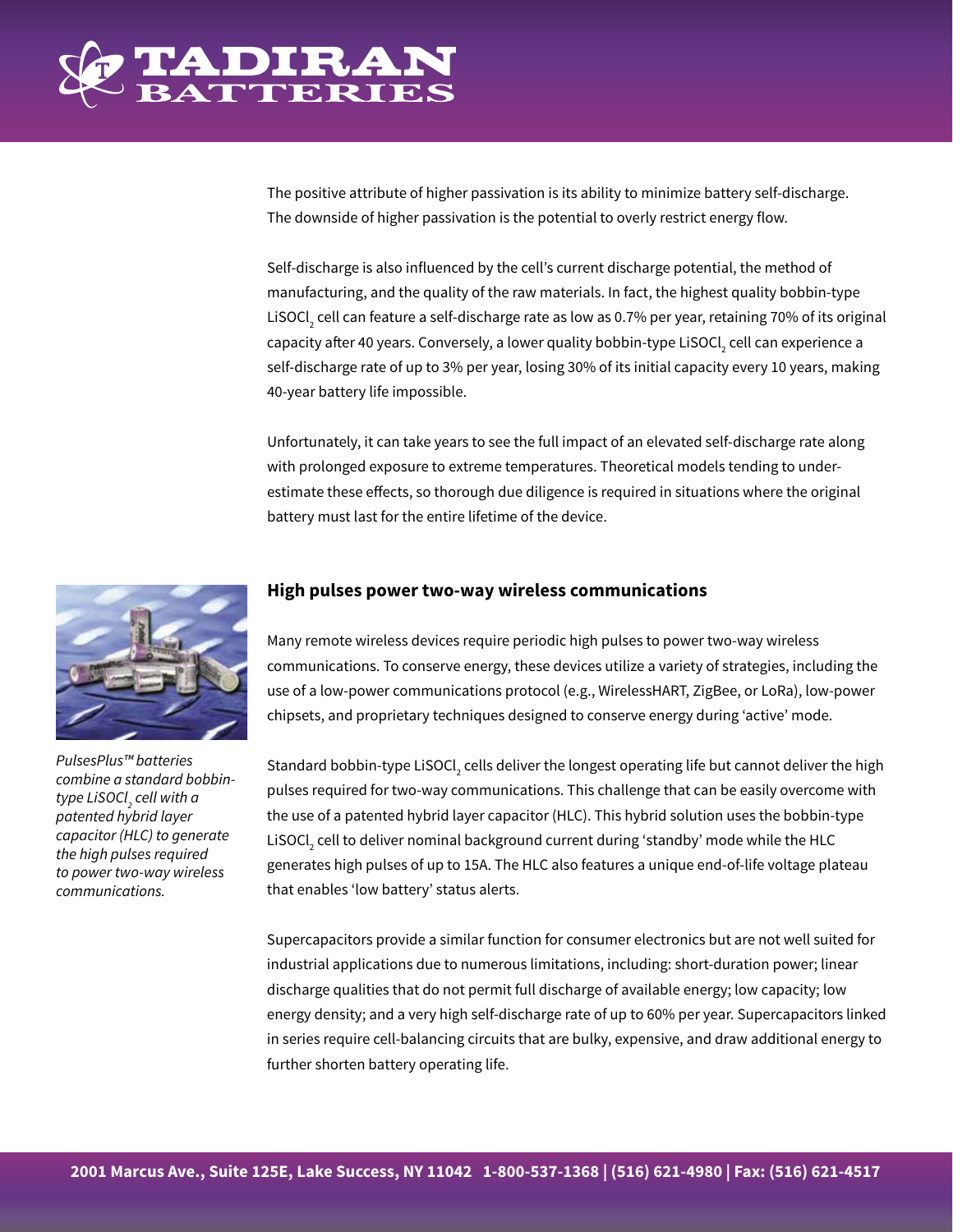

### **Understanding battery self-discharge using the Runner analogy:**

*Each application has varying power requirements that are analogous to running vavarious types of races, including considerations for distance, incline, and jumping hurdles.*

*The Distance – is equivalent to the battery/device operating life. The farther a runner can travel, the more years a device will be able to operate.*

*The Incline – is equivalent to the battery's self-discharge rate. The higher the self-discharge rate, the larger the incline, which draws more power and shortens the duration of the run. Similarly, the battery with higher self-discharge consumes more energy to shorten the cell's operating life.*

*Hurdles – are equivalent to pulses. The higher the hurdle, or obstacle, the higher the pulse required to support two-way wireless communications and other advanced functionality.*

**High Rate Alkaline and Lithium Manganese Dioxide** 











**High Rate / Low Self-Discharge Bobbin-type Lithium Thionyl Chloride with Hybrid Layer Capacitor**